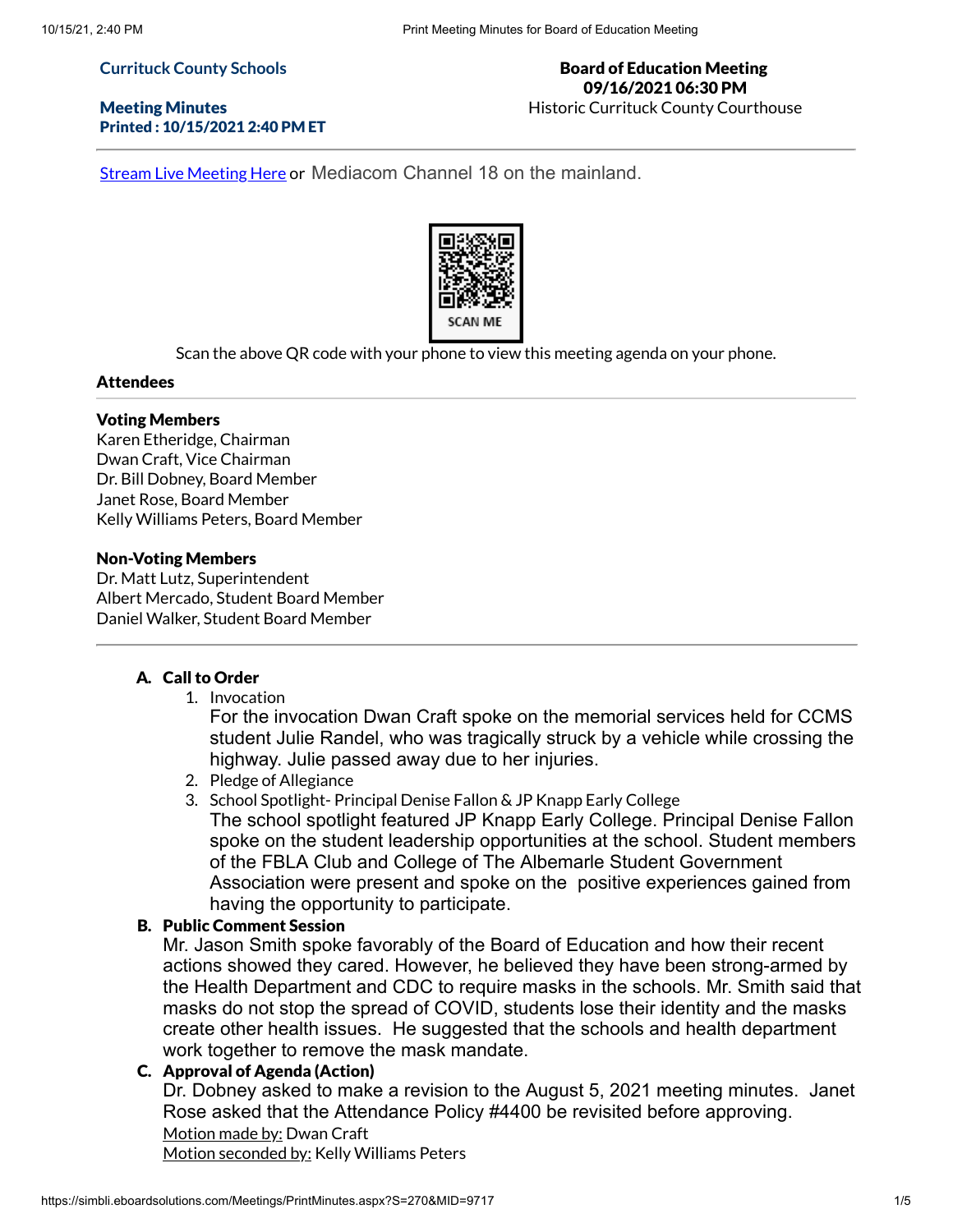## Voting: Unanimously Approved

#### D. Student Board Member Report

Student BOE Members reported on student activities, school events, and athletics.

# E. End of Grade & End of Course Testing Data

Sandy Reynolds, Chief Information Officer, presented the 2020-21 Testing Data. Ms. Reynolds presented data for individual schools and the district. She explained that due to the pandemic a Virtual Academy was created to accommodate students during the 20-21 school year. The state waived the 95% participation rate. Schools and the district as a whole scored higher than the state in many areas. Ms. Reynolds explained how the Virtual Academy scores were hand calculated meaning the state's business models were not applied. The 20-21 testing data was also compared to the 18-19 school year. The pandemic forced schools to close and operate virtually during the 19-20 school year. The data showed a learning loss for elementary and middle school students. However there were some improvements to the high school scores. Ms. Reynolds explained that Christy Hodges, Curriculum Director, would provide a presentation on the district's plan to address the learning loss. She added that some ESSER funds would also be used to address the loss. Ms. Reynolds stated that she was proud of the district's ability to provide services during the closing but also looked forward to moving ahead.

The testing data will be added to the BOE minutes and posted.

# F. Curriculum Strategic Plan Presentation

Christy Hodges, Director of Curriculum & Instruction, presented the district's curriculum strategic plan. She included a timeline showing the process. Listening sessions were scheduled to identify the needs of the staff and a team of stakeholders was formed. She read the curricular belief and mission statements, explaining that each word had been thoughtfully added. The team created pacing guides for each grade level with input from staff. Along with the pacing guides, resources were selected by using a vetting process. The four content areas were reviewed and parameters were developed. She explained the difference between required use and optional use.

Following the review of the gathered data, it was determined that staff needed and wanted continued support. The district has responded with additional support positions including the hiring of Instructional Coaches.

Dr. Dobney asked how the district would ensure the pacing guides would be used. Ms. Hodges said the guides were created with the collaboration of teachers. Therefore the guides are supported by teachers, their peers, Instructional Coaches and Administration. The supplied information will also assist with meeting the standards at the end of the school year. Dr. Dobney asked about using longitudinal data to track improvement. Ms. Hodges said it was her plan to use qualitative and quantitative data.

Ms. Hodges said the curriculum plan would help parents to understand that subjects are being taught the same in all of the district's schools. Dr. Lutz added that the plan would help address those types of concerns within the district's six elementary schools. He believes the plan will be successful. Dwan Craft added how it was important to have the  $\frac{1}{2}$  day early releases on Fridays reserved for staff development. Janet Rose asked about accreditation. Dr. Lutz said the plan was moving forward with anticipation of being accredited in 2023.

G. Safe Schools Update (Covid)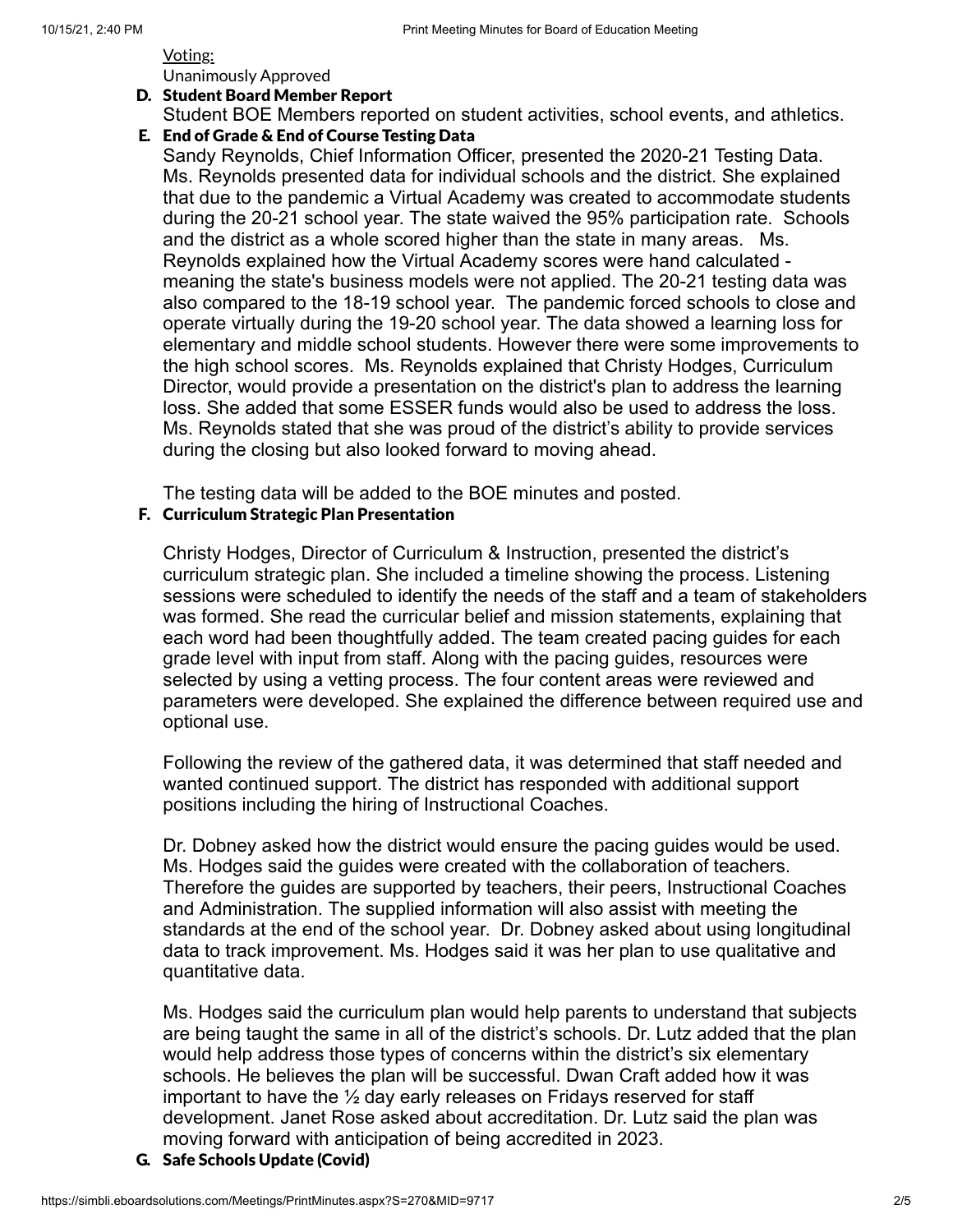Virginia Arrington, Student Services Coordinator, presented the district's COVID update. The district began the year without masks, except on buses where they were required. However, due to the quarantine mandate the Board reconvened and voted to require masks in the schools.

Ms. Arrington said the district is partnering with a company to conduct diagnostic COVID testing. Testing will be performed by the school nurses and conducted only with parental consent. Test results can be available to parents within 24 hours. Negative results can allow students to return to school quicker since many medical offices and clinics are overwhelmed. Parents can sign up ahead of time or when services are needed. Ms. Arrington explained how the form does speak to other services, but the district will only conduct COVID testing. In addition to the consent form, parents will be contacted prior to testing. Parents should be present during the testing of elementary students. Parents will be given a choice to be present when older students are tested. Ms. Arrington also explained the 5-year data retention clause that parents can opt out of at any time.

The Board discussed the large number of students who had to be quarantined due to COVID exposure prior to the mask mandate. The lost school days were significant. The mask mandate has greatly lowered the number of students out of school. Dr. Lutz said that masks will continue to be used in the schools.

Kelly Peters inquired about the availability of water bottles and the refilling stations. Ms. Arrington said bottled water was available and stations are being installed.

The Board and Dr. Lutz discussed the district's abilities and plan should a COVID cluster appear. It was important to keep the students in the school setting. The Board discussed the need for mask breaks and using the outside areas to do so. The Board also discussed the mental health of students and possible anxieties. Dr. Lutz said the district has a mental health team in place to assist the students as they return to the buildings.

Daniel Walker, CCHS Student Representative, said that everyone appeared to be happy and excited to be back in the school, especially with the opportunity to join clubs. Albert Mercado, JPK Student Representative, said it was nice to have direct teacher and student interactions again.

## H. School Nutrition Update

Angela Rodriguez, School Nutrition Director, gave the Board an update on the department. Ms. Rodriquez said the department was struggling to fill vacant positions and food supplies have sometimes been low. However the need for student meals has increased. The department served approximately 1,300 more meals than in 2019. She thanked building administrators for being patient with the staffing shortages.

Ms. Rodriguez announced that although student meals are being provided at no charge for the 21-22 school year, it was imperative that eligible families complete and return the free and reduced meal applications. Title I funding and technology funding is still based on the free and reduced data. Currently only 19% of the applications have been returned. Chairman Etheridge asked if the information could be pushed out by the district's new PR position. Incentives cannot be used to encourage the return of the forms. The Board thanked the School Nutrition staff for their hard work.

I. Transportation Update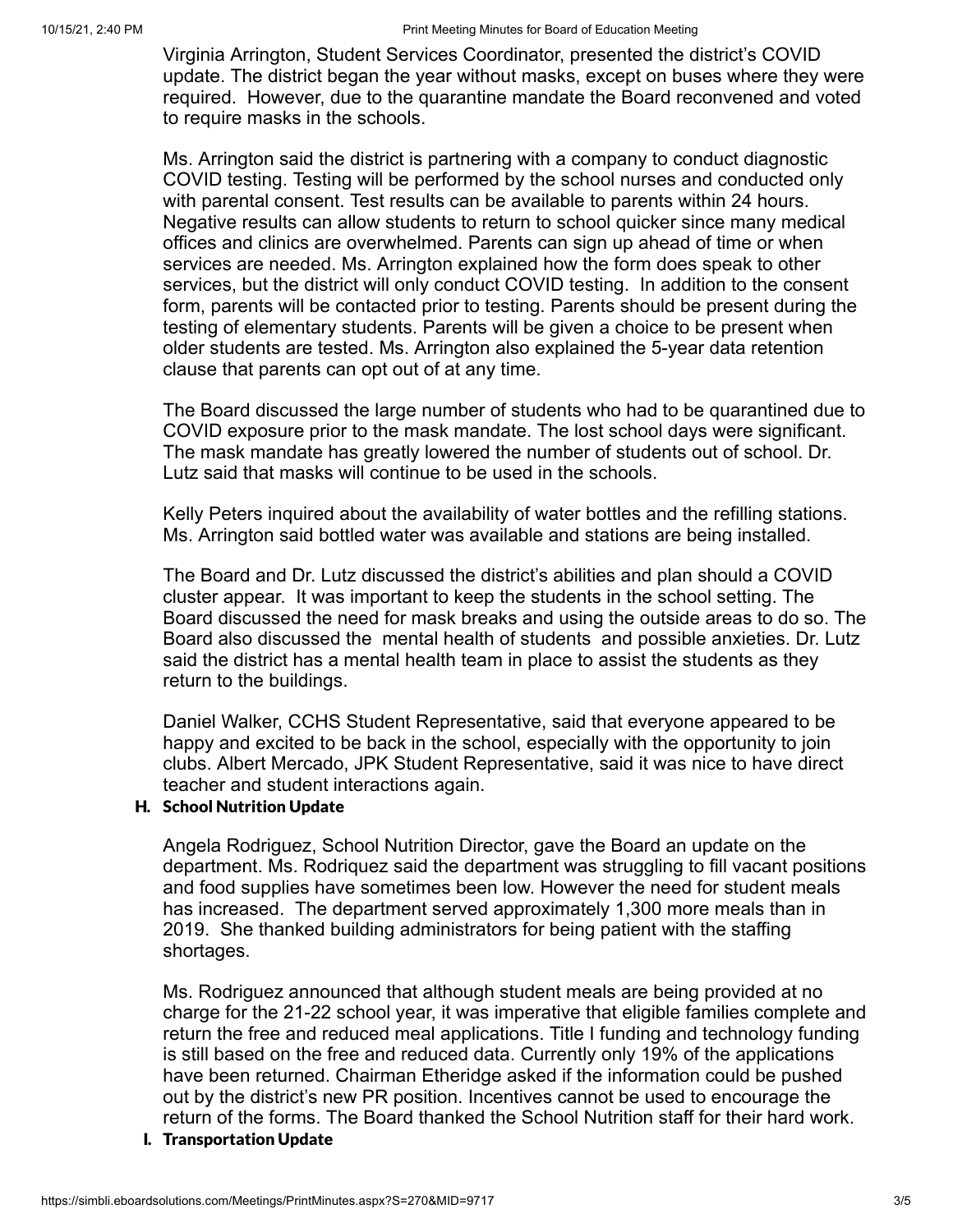Renee Dowdy, Assistant Superintendent, provided a brief transportation update. This year the shortage of drivers caused double runs and long routes. The driver shortage is being felt nationwide, not just in Currituck. The department continues to work through the shortage by actively recruiting and hiring drivers. Ridership is more accurate now than at the beginning of the school year. COVID and quarantine mandates still create problems but bus drivers have worked hard to accommodate the students. In addition to hiring drivers, a TIMS operator was added. Routes continue to be modified and shortened.

Dr. Dobney asked about the custodians driving. Ms. Dowdy said that every custodian is required to have a CDL and to drive. Dwan Craft added that she understands it's easy to plan the routes but once students are added it can create various issues. Ms. Dowdy said Administration was surprised by the amount of new houses and developments. The bus tracking application is not available to parents until all the student data is correct. The Board discussed the possibility of needing more buses. Dr. Lutz said the department will continue to make changes.

# J. Consent Agenda (Action)

Motion made by: Kelly Williams Peters Motion seconded by: Dwan Craft Voting:

Unanimously Approved

- 1. Personnel Report Dated September 16, 2021 a. Leave Report - Confidential
- 2. Board of Education Meeting Minutes for August 5, 2021
	- A spelling error in the Public Comment minutes was corrected.
- 3. Closed Session Minutes for August 5, 2021
- 4. Technology Contract
	- a. Trafera Chromebooks
- 5. Essential Services Contracts
- 6. Transportation Contracts:
	- a. Edulog Transportation
	- b. Samsara (GPS for Buses)
- 7. 2nd Reading & Adoption of Policies #4400 Attendance & #3620 Extracurricular Activities and Student Organizations Administration will develop administrative guidelines for make-up work in order to ensure uniformity through the district.
- 8. Banking Reconciliations (Informational Only)
- 9. LPR Ground Transportation (Informational Only)

# K. Information Items

1. Work Session - October 21, 2021- Knapp Professional Learning Center, 4:00 p.m.

2. Board of Education Meeting - October 21, 2021 - Historic Currituck County Courthouse, 6:30 p.m.

# L. Board Members & Superintendent Comments

Kelly Peters asked for clarification on the early release Fridays. Early release is not scheduled for every other Friday, but instead two are strategically planned each month when possible. The holiday schedule can cause conflicts.

Janet Rose extended sympathy to the family of Julie Randel. She welcomed students back, thanked parents and staff for reaching out to her and was delighted with the turnout for the Senior Breakfast. She also gave a special thank you to Virginia Arrington and school nurses as they deal with issues caused by the pandemic.

Dwan Craft said College of The Albemarle was very complimentary about the math readiness of the students at JP Knapp Early College. She spoke about her visits to